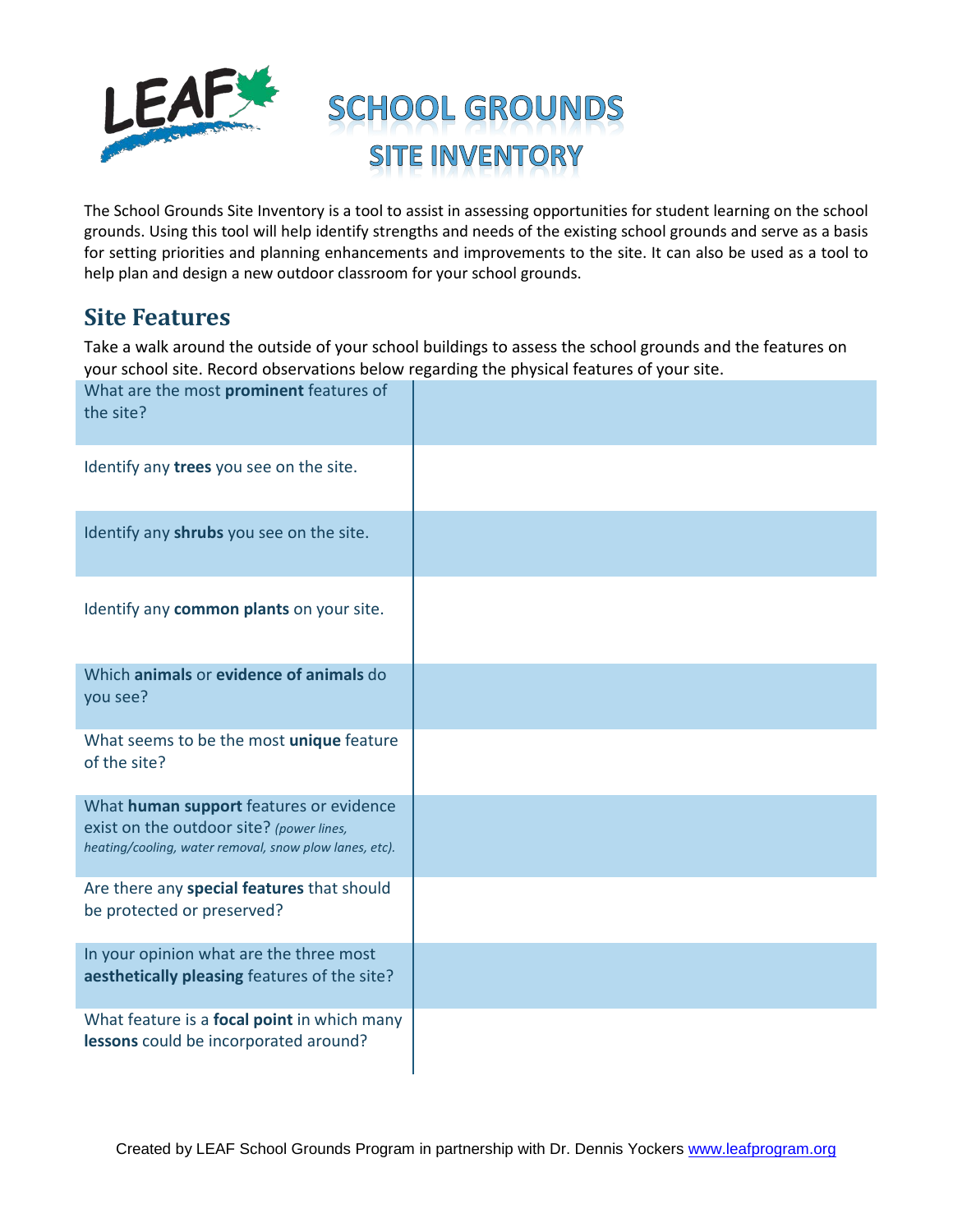## **Map-out your school grounds**

Make a rough map of the school-site that shows the relative positions of the school building(s), parking lot, play areas, walkways, etc. Include on your map a directional orientation arrow, a rough scale and appropriate identification of significant features.

| <b>Estimate the percentages of the</b><br>overall school grounds which are |  |
|----------------------------------------------------------------------------|--|
| occupied by:                                                               |  |
| School buildings                                                           |  |
| Asphalt & concrete                                                         |  |
| Grass                                                                      |  |
| Landscaped plant cover                                                     |  |
| Natural plant cover                                                        |  |

Look for areas that are protected and unprotected from the natural elements.

- Where is the area least likely to be affected by sun, temperature and wind variations?
- Where is the area most likely to be affected by sun, temperature and wind variations?

Determine the approximate size of the specific school-site areas you wish to develop or enhance.

Is there a water source nearby? If so, do you have access?

Will your development or enhancement of this area result in conflict due to distracting others who are still inside the building during class time?

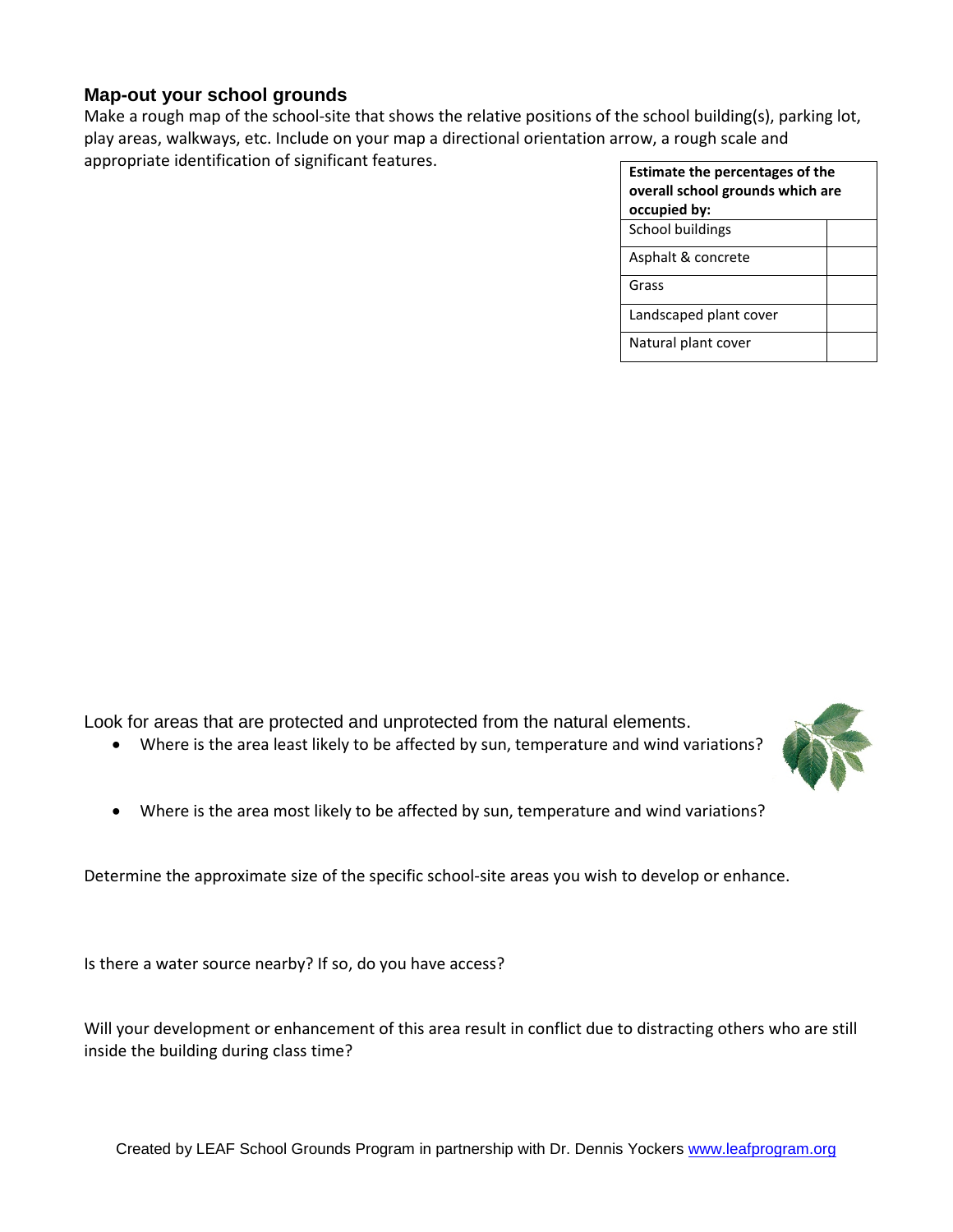

What **improvements** could be made on this site to address the limitations?

Should anything be **added** to or **removed from** the site to enhance its use?

What **subject areas or classes** does the outdoor site seem to best lend itself to?

What are the **target groups** you would recommend to use the site (i.e. grade levels. special classes or students. etc.)?

What concerns or issues might be addressed using specific features of the site as catalysts for **discovery investigation and critical thinking**?